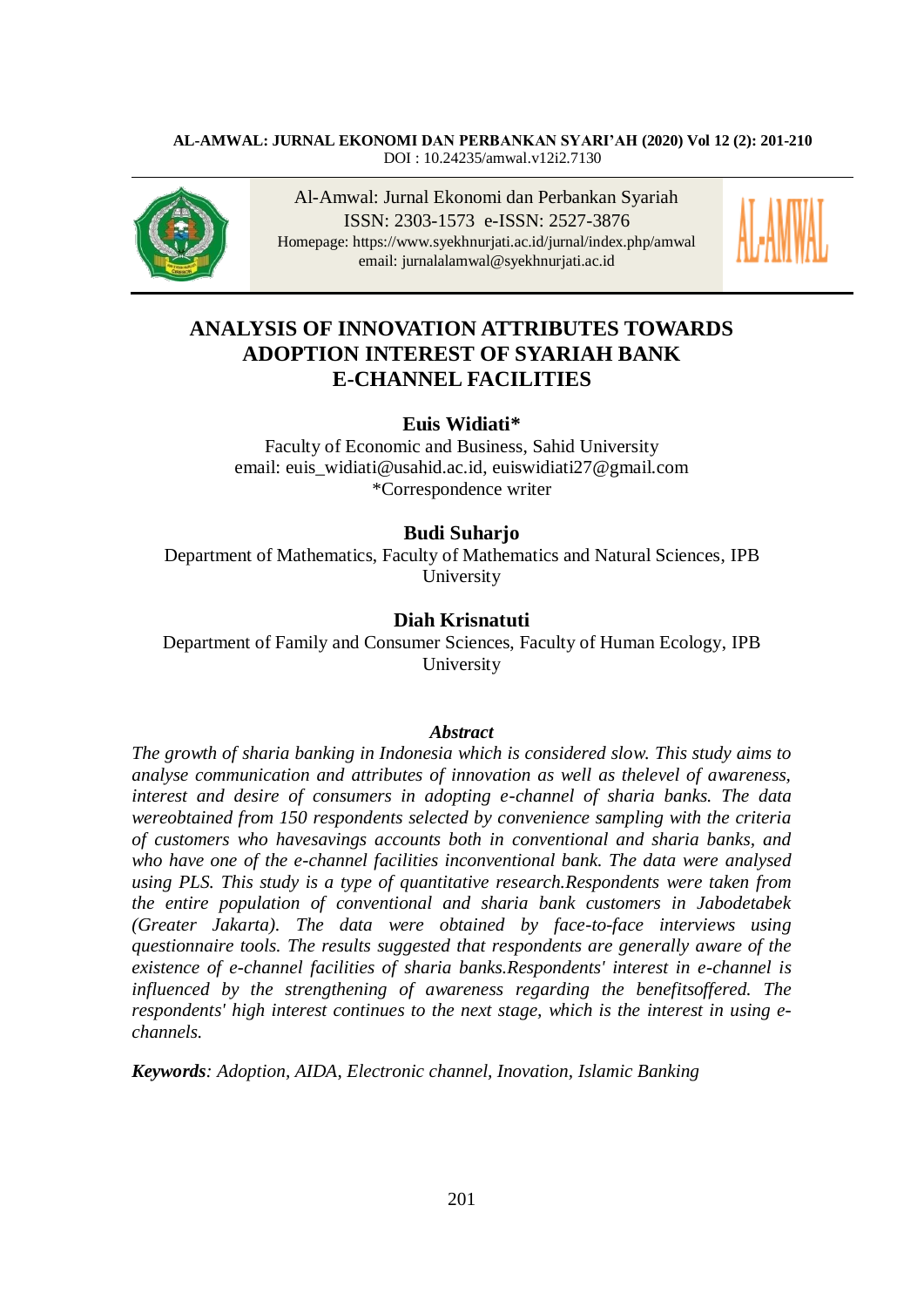#### **Abstrak**

Perkembangan tingkat pertumbahan bank syariah di Indonesia masih belum optimal. Penelitian ini bertujuan untuk menganalisis atribut inovasi pada tingkat kesadaran, ketertarikan, dan minat konsumen dalam mengadopsi *e-channel* bank syariah. Penelitian ini menggunakan 150 responden yang dipilih secara convenience sampling dengan kriteria yaitu nasabah multibank yang memiliki rekening tabungan di bank konvensional dan bank syariah, serta memiliki salah satu fasilitas e-channel pada bank konvensional. Data dianalisis menggunakan PLS. Responden diambil dari seluruh populasi nasabah bank konvensional dan bank syariah di wilayah Jabodetabek. Data dikumpulkan dengan cara face to face interview menggunakan alat bantu kuesioner. Hasil penelitian menunjukkan bahwa responden pada umumnya telah mengetahui keberadaan fasilitas e-channel bank syariah. Ketertarikan responden terhadap e-channel dipengaruhi oleh penguatan kesadaran terkait manfaat yang ditawarkan. Tingginya ketertarikan responden berlanjut ke tahap selanjutnya yaitu berminat untuk menggunakan *e-channel.*

# **Kata kunci**: *Adopsi, AIDA, Electronic channel, Inovasi, Islamic Banking*

# **INTRODUCTION**

Currently, it has been more than a decade since the introduction of the Islamic banking system in Indonesia, however, the growth in the ratio of assets of Islamic banks to total banks in Indonesia is still not optimal.One of the reasons is the ineffective marketing strategy in terms of communication and outreach to the public. The presence of Islamic banking finance among people who are accustomed to using financial service facilities from conventional banks creates a multi-bank phenomenon. It is now possible for a person to have an account and become a customer of more than one bank, be it conventional banks, Islamic banks, or both.

This condition will be an opportunity for Islamic banks to be able to compete with conventional banks in providing banking services, so that Islamic bank products can be an alternative choice for consumers. However, even Islamic banks must have the advantage of their products over conventional banks. The goals and objectives to be achieved are for multibank customers to use their transactional facilities at Islamic banks as their main choice.

The current development of information technology is no longer a stranger to the people of Indonesia, because the information technology has provided many benefits in helping to run the economy more effectively and efficiently. This information technology test refers to research on the impact of Information Technology (IT) on organizational and banking performance. According to (Shaukat&Zafarullah, 2010) that the most users of information technology are the financial sector, especially banking. Because through this information technology, banking in the financial sector can process various kinds of electronic data that can reach all over Indonesia and the world.

According to (Pooja&Singh, 2009) based on univariate analysis, banks that provide e-channels are more profitable and more efficient in terms of operations than banks that do not use e-channels. In addition, banks that provide e-channels also have better asset quality and are better at managing costs for buildings and equipment.

In Indonesia, the practice of internet banking was pioneered by a national private bank. Currently, there are around 62 conventional banks that provide delivery channel services, and nine Islamic banks. This amount is a form of development and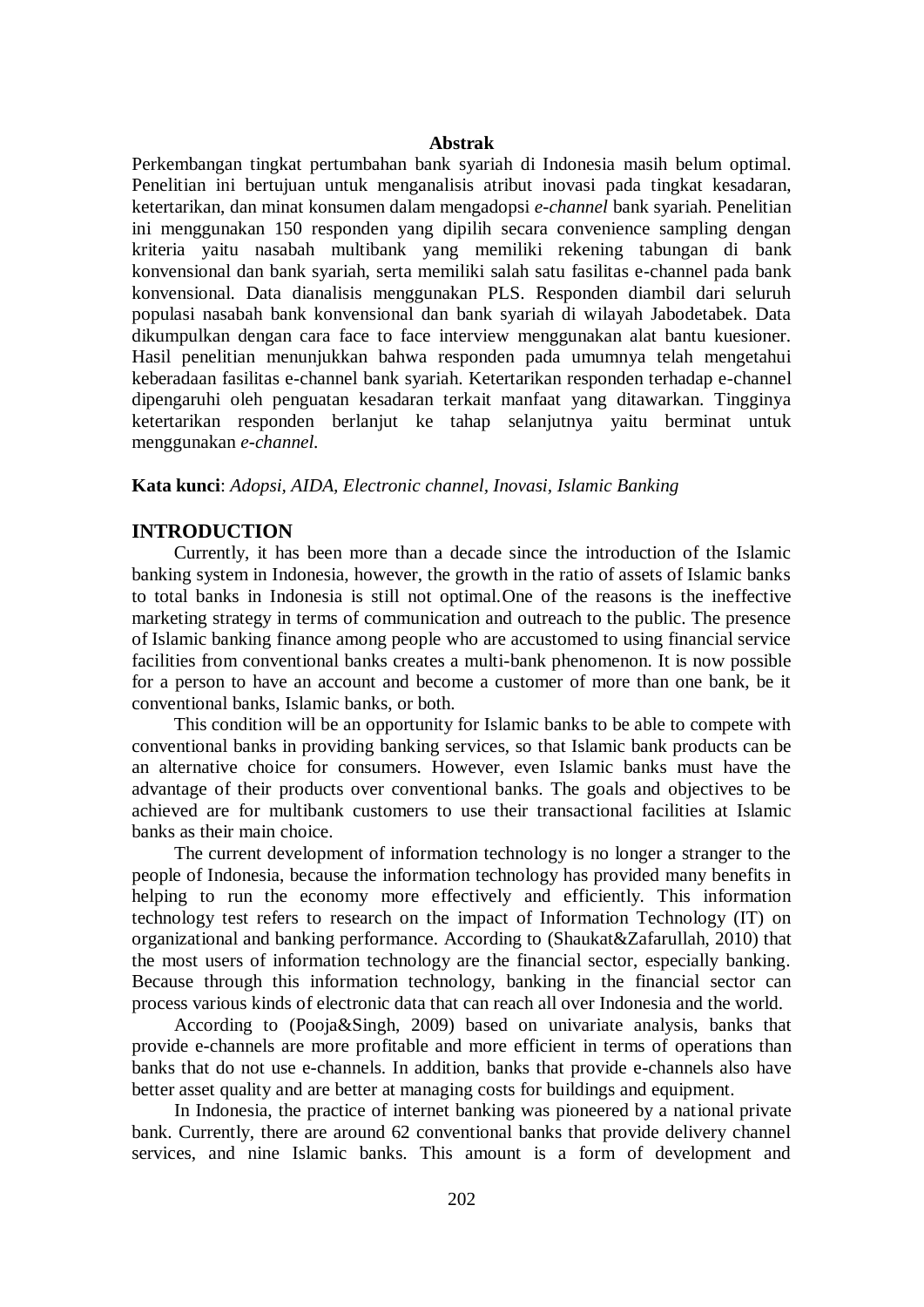improvement of the banking industry, now the e-channel is at the transactional stage, no longer informational (or just a website). According to (Margaretha, 2015) for banks that use e-channel services or those that don't, have an influence on the performance of the bank concerned. In addition, the size of the assets owned by the bank also has a positive effect on the use of e-channels.

An innovation takes a long time, it can even take years from its availability until it is widely adopted by society. (Morissan et al.2013) explained that some people will adopt sooner or take longer to try something new, while others are able to take longer, and so on. There is also an individual who already knows an innovation but does not want to adopt it or refuses to use it.

This research will specifically discuss the attributes of innovation towards the interest in adopting e-channel facilities in Islamic banks for multi-bank customers, so that the hope is to increase the number of customers, e-channel users and their transactional volume in Islamic banks. This is a strategic step to increase fee-based income in Islamic banks, so as to increase the market share of Islamic banking in Indonesia.

Nowadays many people have accounts at different banks (multibank). In the multi-bank case, the community not only saves their funds in conventional banks, but also in Islamic banks. Generally, people who have become customers of Islamic banks are conventional bank customers. But in fact this has not seen any changes. According to (Setiawan, 2013) system and service quality is the most dominant variable influencing the attitudes of e-channel users. In addition, consumer behavior in the financial services industry is changing rapidly, consumer perceptions and reactions to information technology and banking technology are significant studies of this research. Understanding consumer behavior in the context of e-banking will provide a relatively important theoretical background for future research in the field of electronic business. In addition, research results have provided a basis for marketing strategies related to the development of electronic banking services (e-banking).

Another important thing that banks need to pay attention to in developing echannel transaction facilities is the security of customer data privacy. Perceptions of privacy commitment have a positive and significant effect on the perceived value of ebanking. Therefore, if the perception of a bank's privacy commitment in safeguarding customer personal information is getting more positive or better, then the perceived value of e-banking services will also increase (Purnami, 2015).

In the last few years, Islamic banks have developed an innovation in the form of e-channel as a pull factor, which is expected to be able to attract people to switch to using their financial activities in Islamic banks. If it is seen that the use of e-channel facilities is part of sharia banking innovation, then it is important to examine the level of awareness, interest and interest of consumers in adopting Islamic bank e-channel. In addition, because innovation is part of something that can make someone more effective and efficient. So the use of e-channels is also something that is synonymous with these innovations. So it is necessary to know what factors influence innovation adoption? According to Rogers (1995) there are many factors that influence the adoption of innovation, in this case the e-channel facility, namely relative advantage, compatibility, complexity, triability, and observability.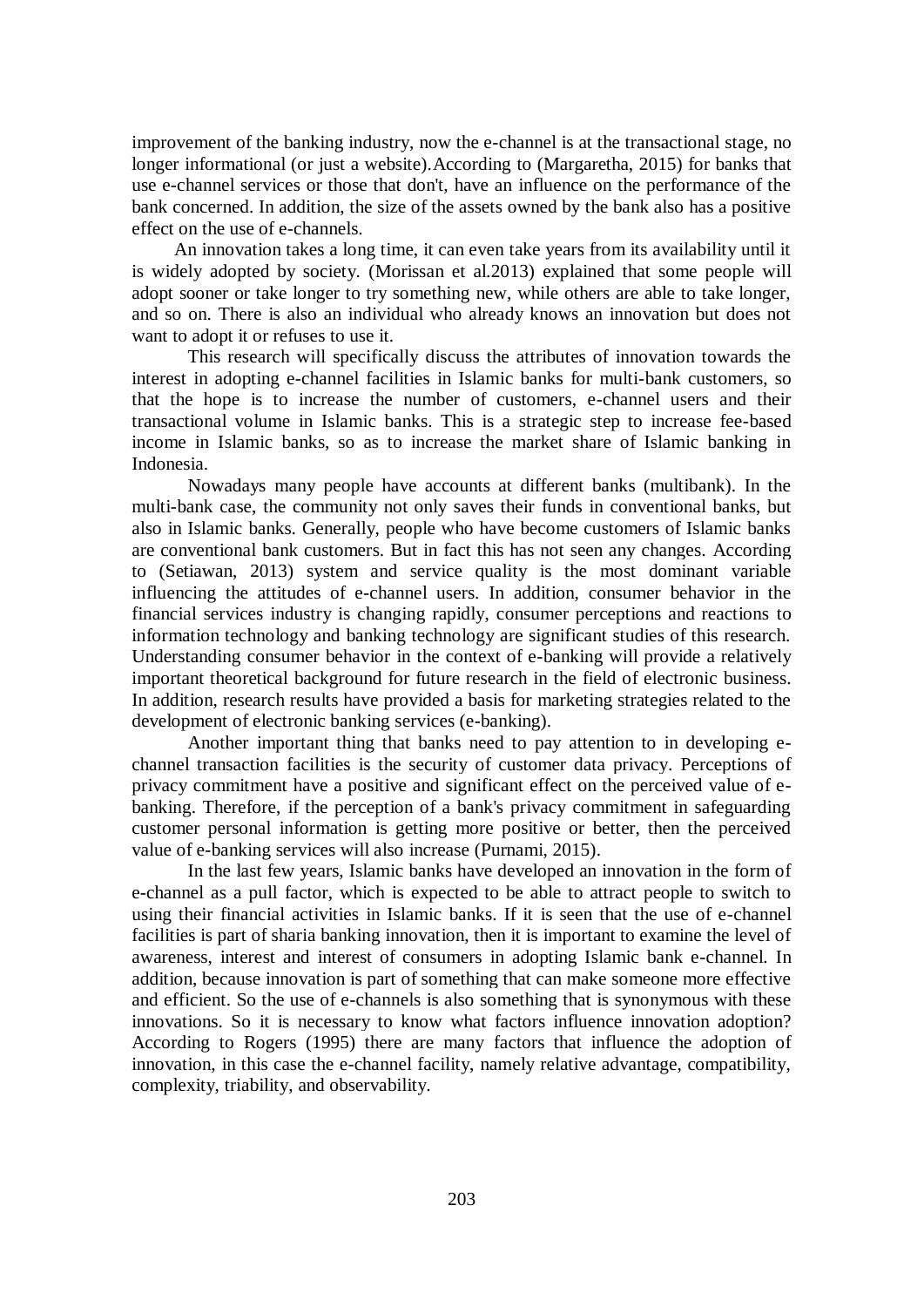# **LITERATURE REVIEW Electronic Channel**

According to (Abbad, 2013) the main objective of his research is to study customer acceptance of e-banking in the context of the Technology Acceptance Model (TAM). TAM was expanded by adding new variables derived from e-banking acceptance literature and interviews with e-banking specialists. The data shows that as a hypothesis, customer intention to use e-banking is influenced by Perceived Ease Of Use (PEOU), Perceived Usefulness (PU), subjective norms, internet experience, security and trust, and enjoyment. In a study conducted by the Directorate of Banking Research and Regulation, Bank Indonesia (2002) explained that in addition to cost savings, there are several benefits expected by banks in the application of internet banking, including:

- 1. Increase the number of customers, considering that more and more people today use the internet. In addition, customers at this level usually have considerable financial capacity.
- 2. Market demands that bank services are paperless, timeless and borderless oriented.
- 3. *Contagion willingness, due to the influence of other banks on the same peer having implemented internet banking.*
- 4. Build an image and increase the level of competition, especially for banks that are not widely known to the public.
- 5. Expanding the service network, which based on economic and geographic analysis is more profitable and easier to implement internet banking compared to opening branch offices.
- 6. *Information collection, especially information regarding banking market desires. Faster and up to date absorbed through internet banking.*
- 7. Internet banking installations are getting cheaper and cheaper due to company competition among internet service providers.
- 8. The absence of prudential provisions specifically regulating internet banking, for example regarding licensing and requirements so that banks feel free to operate internet banking.

E-banking service quality factors and research results indicate that the quality features of e-banking services can be categorized into Convenience, Access, Security, and Website Interface. This study has found security as a supporting factor, because the quality of e-banking services must rely on security software to increase trust (Kusumaningtyas & Rahajeng, 2017).

E-banking offers significant benefits that lead banks to improve and develop new e-banking services and channels. The integration of heterogeneous, autonomous, and distributed data sources is an essential and hard issue in e-banking. In addressing integration issues, service-oriented architecture (SOA) is introduced by many organizations including banks (Themistocleous et al., 2015).

## **Diffusion of Innovation**

According to (Thambiah, 2012) the research findings indicate that there is a significant difference between urban and rural customers in their awareness of Islamic Retail Banking (IRB). Respondents view IRB's products and services as complex services and feel the complexity is likely to be greater for rural and non-Muslim customers, compared to Muslim customers in urban areas. Based on the findings, the Innovation Diffusion Theory (IDT) Model can be extended by including two new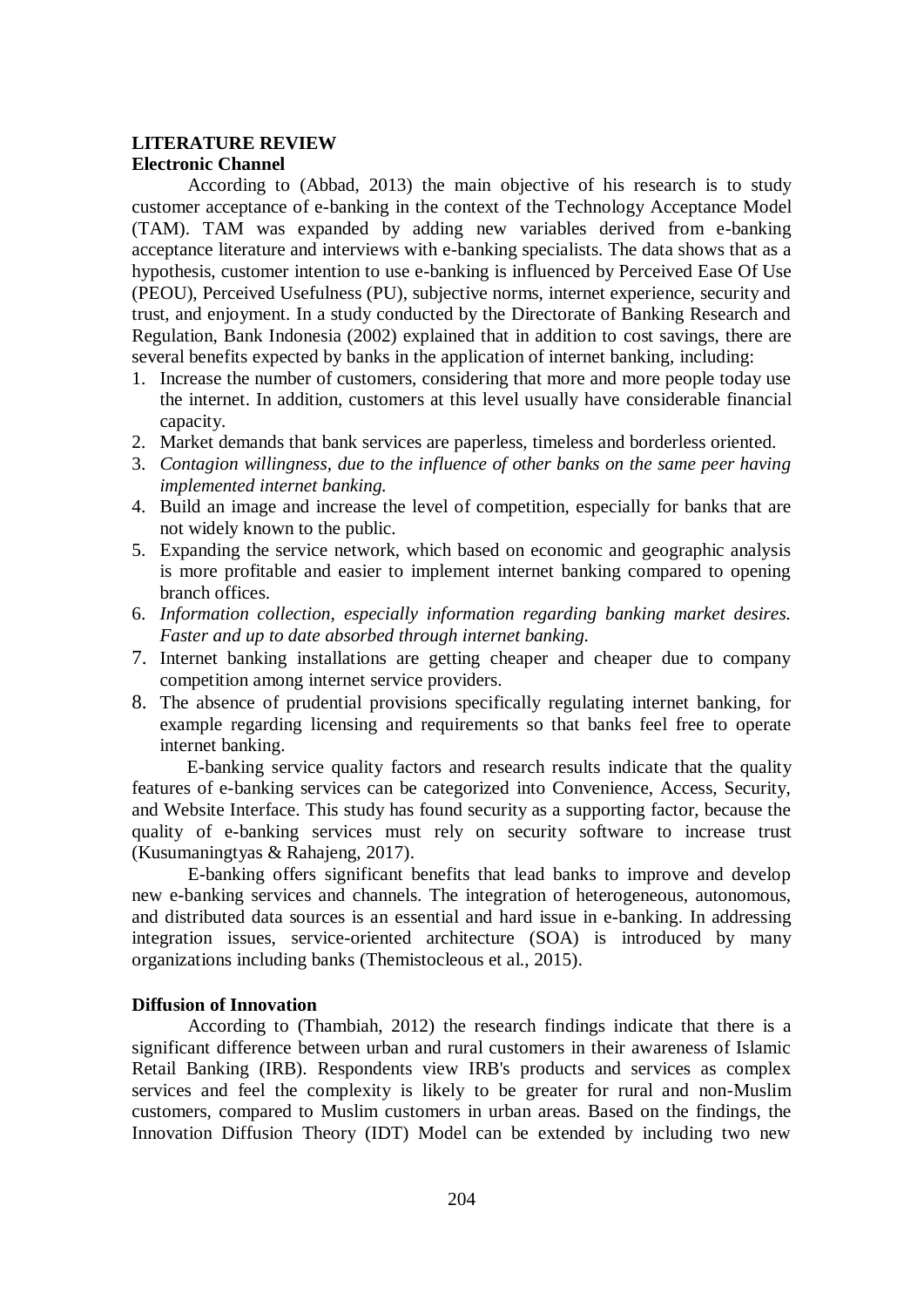variables that are identified as significant; consumer awareness and promotional efforts towards the use of the IRB and the intention to use the IRB.

#### **AIDA Model**

Research conducted byIrfan (2011) in Analysis of the Effectiveness of One Rinse Molto Ultra Promotion (MUSB) on Water Saving Behavior measures the effectiveness of promotion in terms of water saving campaigns based on the innovation adoption model, analyzes the factors that play a role in the process of adopting MUSB product innovation and analyzing the adopters of the product innovation. In addition, Ihsani (2018) conducted a study combining the AIDA theory and the adoption of Invosi on the use of the Halal MUI application in Bogor City. This research uses variables of communication, technology, religiosity, awareness, interest, desire, and adoption.

The AIDA model describes a person's stages starting from awareness of the product, interest in the product, desire to use, to finally using the product. As research conducted by Rehman et al.(2014) about how the AIDA model can effectively influence consumers. This research explains that the AIDA model can be applied in traditional marketing and digital marketing.That customer service signifies a pronounced part in the intentions of customers to adopt electronic banking. Bank customers have discovered ecustomer service to be imperative in luring customers' intentions to electronic banking adoption(Marunyane, 2018).

The adoption rate for e-banking is different across economies. For example, absorption rates in developed countries are significantly higher than in developing countries. In addition, there are security and privacy risks associated with conducting online financial activities that need to be addressed (Mujinga et al., 2018). Adoption of e-banking services in South Tangerang city is influenced by all TAM (Technology Acceptance Model) variables, such as perceived usefulness, perceived ease of use, economic sacrifice, and attitude toward using, behaviour intention, and actual use (Riantini & Wandrial, 2018).

#### **METHOD**

This research was conducted in January-September 2018 which was conducted in the Jabodetabek area. The consideration of choosing the region is because it is considered to represent the diversity of demographic characteristics of the Indonesian people. The quantitative approach was chosen for reasons of identifying, determining, and explaining the existing characteristics of the target population under study.

#### **Sample Procedure**

The population in this study were multibank customers who live in the Jabodetabek area. The criteria for respondents as samples in this study are customers who already have accounts at conventional banks and also Islamic banks. The number of respondents in this study were 150 multibank customers.

### **Operational variables**

In this study, the sampling technique was carried out based on the non-probability sampling method, namely by convenience sampling which was carried out based on the determination of the respondent's criteria. Respondents will be interviewed directly (face to face interview) with a guide to a list of questions or a structured questionnaire (structured questionnaire).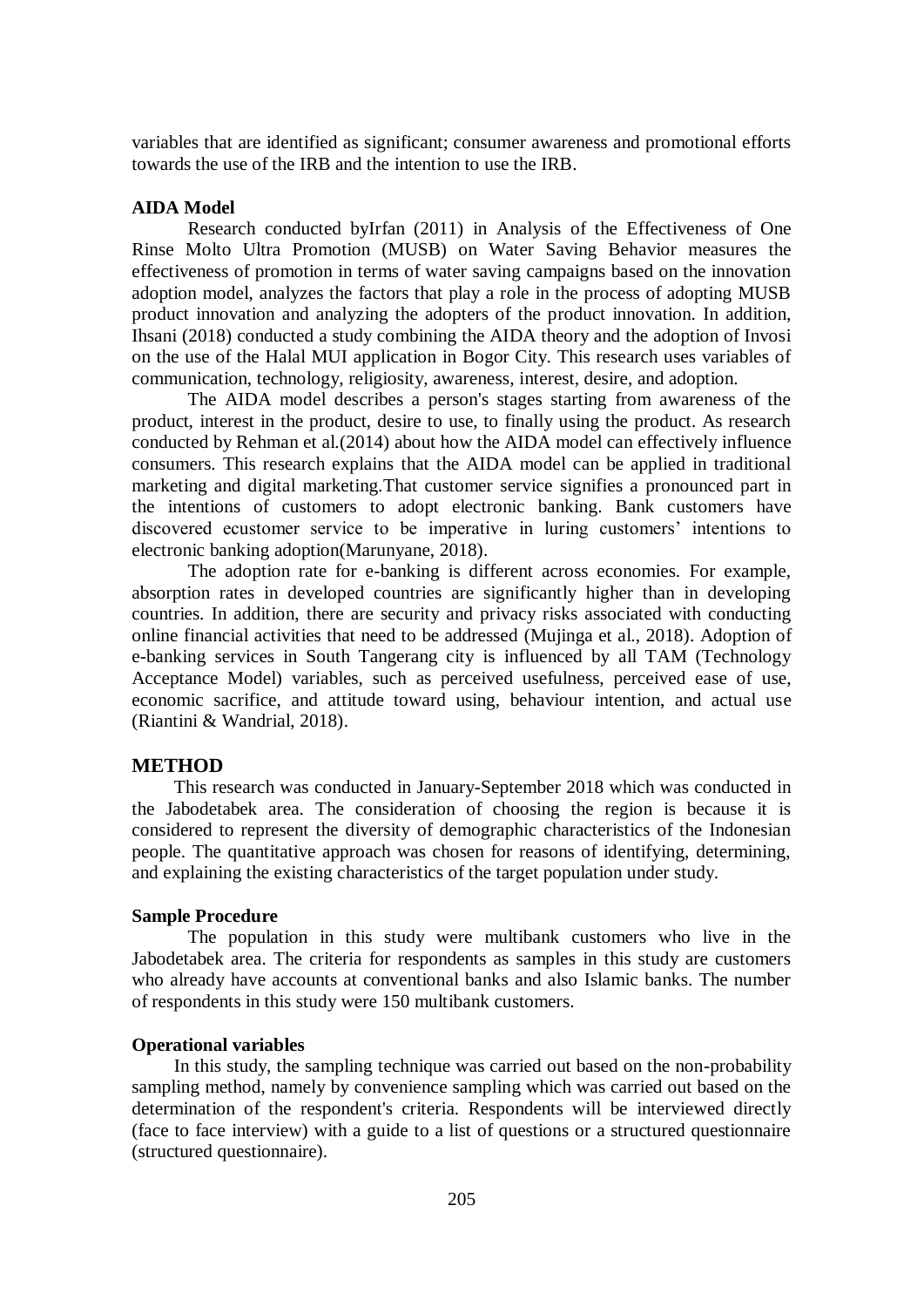This study uses primary data and secondary data. Primary data is obtained from respondents' responses through questionnaires and interviews with people who have become customers in conventional banks and Islamic banks. Meanwhile, secondary data were obtained from Bank Indonesia, OJK, a number of scientific publications, journals and books as supporting data.

### **Analysis Technique**

This research was conducted using two analyzes, including descriptive and statistical analysis. The statistical analysis used in this study is the Structural Equation Model (SEM) with the Partial Least Square (PLS) method.

This research is based on Rogers' Innovation Adoption theory and AIDA response hierarchy theory, so the conceptual model in this study can be seen in Figure 1.



**Figure 1 Research Framework**

# **RESULT AND DISCUSSION**

Responden yang terlibat dalam penelitian ini berjumlah 150 orang. Tabel 1 Respondents involved in this study amounted to 150 people. Table 1 shows the characteristics of the respondents.

| Table I Demographic Characteristics of Respondents |              |        |            |                      |                            |  |  |  |
|----------------------------------------------------|--------------|--------|------------|----------------------|----------------------------|--|--|--|
|                                                    | Category     | $(\%)$ |            | Category             | $\left(\frac{9}{6}\right)$ |  |  |  |
| <b>Sex</b>                                         | Male         | 42     | Education  | <b>High School</b>   | 14                         |  |  |  |
|                                                    | Female       | 58     |            | Diploma              | 9                          |  |  |  |
|                                                    |              |        |            | Bachelor             | 67                         |  |  |  |
|                                                    |              |        |            | Postgraduate         | 9                          |  |  |  |
| Age                                                | $17-25$ yo   | 27     | Occupation | Civil servants       |                            |  |  |  |
|                                                    | 26-34 yo     | 52     |            | <b>BUMN</b> employee | 8                          |  |  |  |
|                                                    | $35-41$ yo   | 13     |            | Private employees    | 67                         |  |  |  |
|                                                    | $42 - 50$ yo | 4      |            | Professional         | 2                          |  |  |  |
|                                                    | $>51$ yo     | 3      |            | Entrepreneur         | 4                          |  |  |  |
|                                                    |              |        |            | College student      | 10                         |  |  |  |
|                                                    |              |        |            | Others               |                            |  |  |  |
|                                                    |              |        |            |                      |                            |  |  |  |

**Table 1 Demographic Characteristics of Respondents**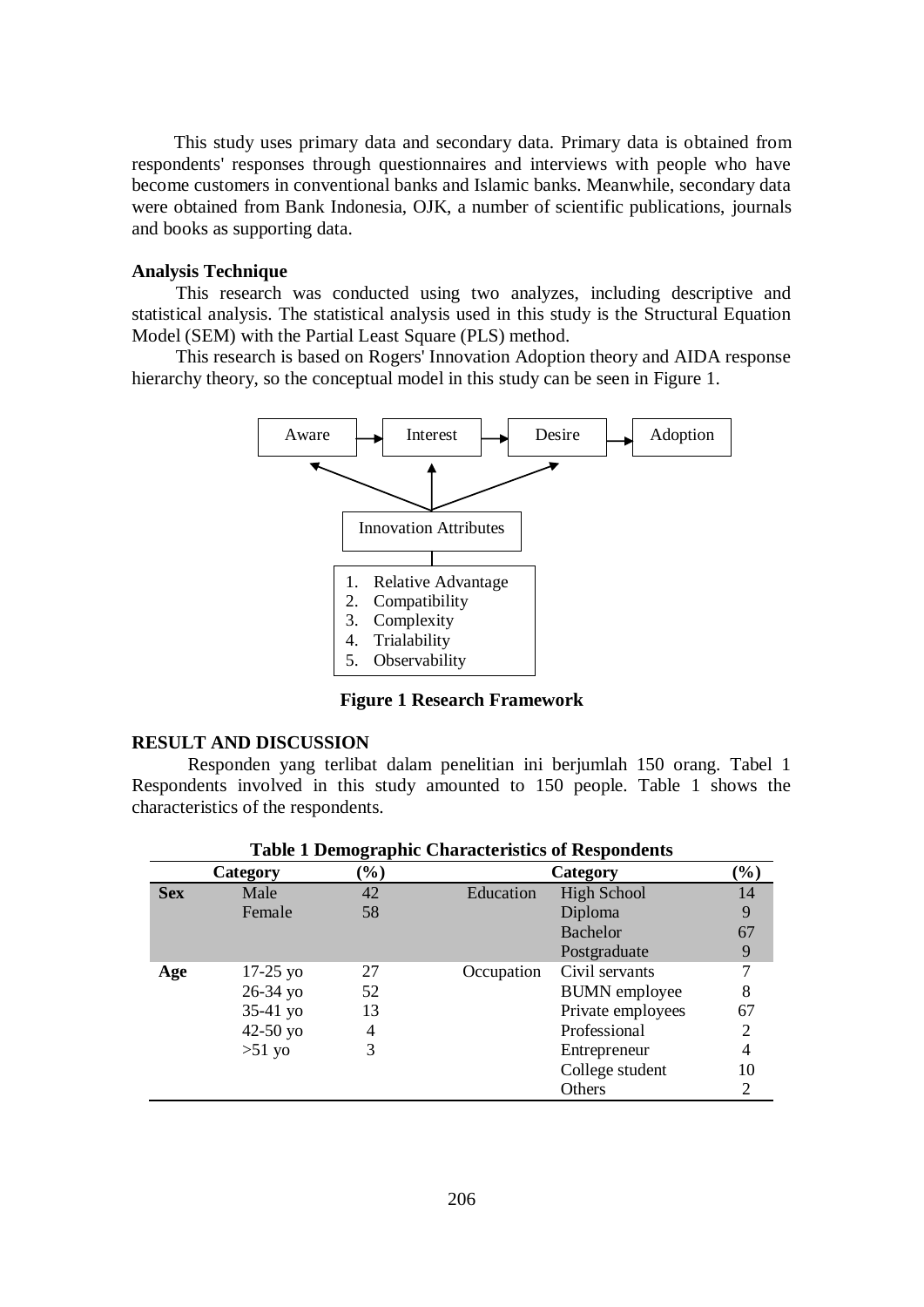### **Measurement Model Fit Test (Outer Model Evaluation)**

The fit test of the measurement model or outer model is carried out to assess the validity and reliability of the construct, through two stages, namely evaluation of the first order construct which is formed by its indicators and evaluation of the second order construct, which is the construct formed by the first order construct which becomes its dimension. The criteria for the suitability of the measurement model are measured based on the validity of the indicator variable against the latent variable. An indicator is said to be valid if it has a loading factor value of more than 0.5 and has a t-count above 1.96. After doing two calculations, an indicator value that meets the validity requirements is obtained and can be used for further analysis. Meanwhile, indicators that do not meet the requirements will be eliminated. The value of the loading factor (loading factor) which shows the contribution of each variable.

Testing construct reliability or latent variables can be measured by looking at the composite reliability value of the indicator block measuring the construct. The construct of a variable is said to be consistent enough if the variable has a composite reliability value above 0.70. Table 2 shows the value of composite reliability and AVE.

| Variable         | <b>Composite Reliability</b> | AVE      |
|------------------|------------------------------|----------|
| <b>Awareness</b> | 1,000000                     | 1,000000 |
| <b>Interest</b>  | 1,000000                     | 1,000000 |
| <b>Desire</b>    | 1,000000                     | 1,000000 |
| <b>Adoption</b>  | 1,000000                     | 1,000000 |
| <b>Inovation</b> | 0,907745                     | 0,663780 |

**Table 2 Value of composite reliability and AVE of the second order construct**

The latent variable with an AVE value above 0.5 means that on average the latent variable can explain more than half of the diversity of the indicator. Based on the results in Table 2, all constructs are above the value of 0.70. Thus it can be concluded that all constructs have good reliability in accordance with the minimum limit required, so that all first order constructs are valid in measuring different aspects of the second order construct.

### **Structural Model Fit Test (Inner Model Evaluation)**

The structural model fit test is carried out by looking at the coefficient of determination (R2) and the value of the path coefficient. After the suitability of the overall model has been analyzed, the next step is to test the suitability of the structural model carried out against the structural equation coefficients.Koefisien Determinasi  $(R^2)$ .

Testing the coefficient of determination is used to see how much influence the independent latent variable (exogenous variable) has on the dependent latent variable (endogenous variable).

|                  | <b>R-Square</b> |
|------------------|-----------------|
| <b>Awareness</b> | 0.209003        |
| <b>Interest</b>  | 0.167933        |
| <b>Desire</b>    | 0.708658        |
| <b>Adoption</b>  | 0.449397        |

**Table 3 R-Square value for each endogenous variable**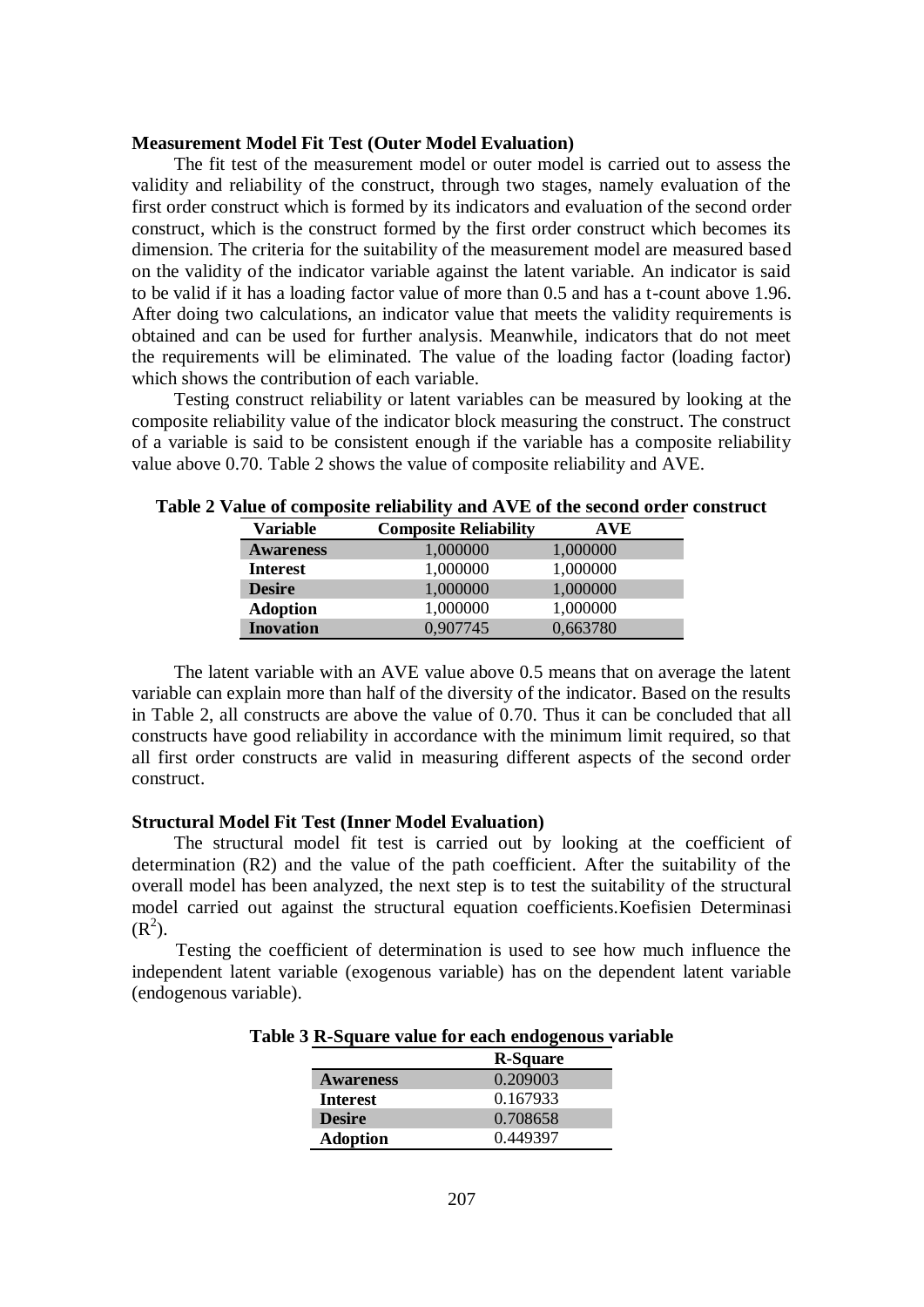Based on the value of R2, it can be obtained information that the model built is able to explain the diversity of desire for 70.86%, 44.93% adoption, 20.90% awareness, 16.79% interest.Path Coefficient (β) values that are in the range of -0.1 to 0.1 are considered insignificant, values greater than 0.1 are significant and directly proportional to values, and values less than -0.1 are significant and inversely proportional.

### **Hypothesis test**

The hypothesis testing stage is carried out after the structural model evaluation stage is carried out. The decision making in testing this hypothesis is to reject  $H_0$  if the t-count value is greater than the t-table value with a significance level ( $\alpha$ ) of 5%, which is 1.96. Table 4 shows the results of hypothesis testing in the research model.

| Table + Results of hypothesis testing in the research model |                                   |                    |            |                    |  |  |  |
|-------------------------------------------------------------|-----------------------------------|--------------------|------------|--------------------|--|--|--|
| <b>Hypot</b>                                                | Path                              | <b>Coefficient</b> | $ t-test $ | <b>Information</b> |  |  |  |
| hesis                                                       |                                   | path               | >1,96      |                    |  |  |  |
| H1a                                                         | Innovation $\rightarrow$ Interest | 0.267384           | 2.317840   | Significant        |  |  |  |
| H1b                                                         | Innovation $\rightarrow$ Desire   | 0.134907           | 1.658196   | Not significant    |  |  |  |
| H1c                                                         | Innovation $\rightarrow$ Adoption | $-0.140807$        | 1.829421   | Not significant    |  |  |  |
| H2a                                                         | Awareness $\rightarrow$ Interest  | 0.269470           | 2.748160   | Significant        |  |  |  |
| H2b                                                         | Interest $\rightarrow$ Desire     | 0.791010           | 10.393010  | Significant        |  |  |  |
| H2c                                                         | Desire $\rightarrow$ Adoption     | 0.692174           | 9.374312   | Significant        |  |  |  |

**Table 4 Results of hypothesis testing in the research model**

Information:

If  $|t-test| > 1.96$ , it means that there is a significant influence between the latent variables

The results indicated by the direct influence of the innovation variable on the latent interest variable, namely the significant influence between innovation on the interest in using e-channel. This condition is in line with research by (Yani et al., 2018) that the perceived benefit of use of the internet has a direct influence on the perception of ease of use of the internet in transactions for customers. The more benefits that are felt by customers, the more convenience they will feel when making transactions using e-banking.

In contrast to what happened to the relationship between innovation and desire, it shows that innovation does not have a significant effect on respondents' interest in using e-channels. This analysis contradicts the research (Indah, 2016) that e-banking has an influence on customer loyalty. However, e-banking also requires improvements in the convenience provided to customers. This is in line with research by (Kusumaningtyas & Rahajeng, 2017) which states that ATM and e-banking services should make designs that are easier to use, namely by way of menus that are not gradual and do not require a long time.

There is an influence between awareness and interest in e-channels. The path coefficient value shows that the direction of the relationship is positive, meaning that awareness of e-channel facilities can increase interest in e-channel facilities. This analysis is supported by (Ramavhona  $&$  Mokwena, 2016) whereas the lack of awareness about internet banking services and its benefits such as convenience and the possibility to conduct banking transactions from any location may be a reason for retail banking consumers to adopt internet banking.

The relationship between interest to desire explains that there is an influence between interest and desire on the e-channel. The path coefficient value shows a positive relationship, meaning that a sense of interest in e-channel facilities can increase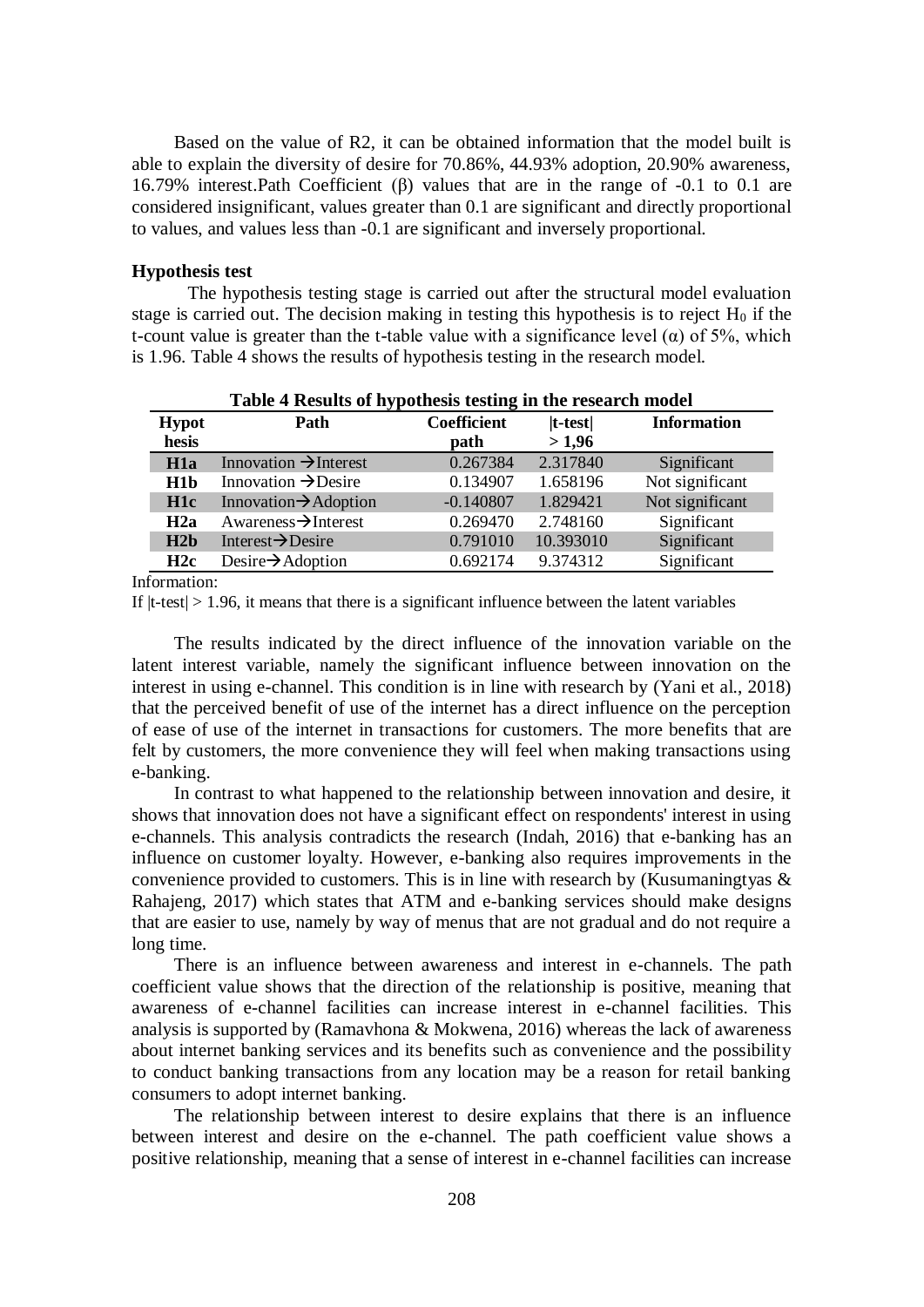interest in using e-channel facilities. And it can be concluded that there is an influence between desire and the adoption of e-channels. The path coefficient value shows a positive direction of the relationship, meaning that with a sense of interest in e-channel facilities it can increase decisions in using e-channels.

### **CONCLUSION**

Based on the results of research on the attributes of innovation in Islamic bank e-channel facilities, it can be concluded that respondents generally already know the existence of Islamic bank e-channel facilities. Respondents' interest in Islamic bank echannel facilities is influenced by the strengthening of awareness regarding the benefits offered by e-channels. The high interest of respondents continues to the next stage, namely interested in using e-channel facilities.

## **REFERENCES**

- Abbad, M. M. (2013). E-Banking in Jordan. *Behaviour and Information Technology*, *32*(7), 681–694. https://doi.org/10.1080/0144929X.2011.586725
- Indah, D. R. (2016). Pengaruh E-Banking dan Kualitas Pelayanan terhadap Loyalitas Nasabah pada PT. Bank BNI'46 Cabang Langsa. *Jurnal Manajemen Dan Keuangan Unsam*, *5*(2), 545–554.
- Kusumaningtyas, R. H., & Rahajeng, E. (2017). Persepsi Nasabah Akan Layanan Atm Dan E-Banking Dengan Metode TAM. *Jurnal Sistem Informasi*, *10*(2), 89–102. https://doi.org/10.1090/S0002-9939-02-06464-X
- Margaretha, F. (2015). Dampak Electronic Banking Terhadap Kinerja Perbankan Indonesia. *Jurnal Keuangan Dan Perbankan*, *19*(3), 514–524.
- Marunyane, G. (2018). Underpinning Determinants of Consumer'S Intention To Adopt Electronic Banking: a Developing Country'S Perspective. *The International Journal of Organizational Innovation*, *11*, 1–15. http://www.ijoi-online.org/
- Mujinga, M., Eloff, M. M., & Kroeze, J. H. (2018). System usability scale evaluation of online banking services: A South African study. *South African Journal of Science*, *114*(3–4), 50–58. https://doi.org/10.17159/sajs.2018/20170065
- Pooja, M., & Singh, B. (2009). The Impact of Internet Banking on Bank Performance and Risk: The Indian Experience. *Eurasian Journal of Business and Economics*, *2*(4), 43–62. https://doi.org/10.1057/palgrave.jbr.2340189
- Purnami, N. M. (2015). Dukungan OPT-OUT dan Persepsi Nilai E-Banking. *Jurnal Keuangan Dan Perbankan*, *19*(3), 1–15.
- Ramavhona, T. C., & Mokwena, S. (2016). Factors influencing Internet banking adoption in South African rural areas. *South African Journal of Information Management*, *18*(2), 1–18. https://doi.org/10.2224/sbp.2016.44.9.1443
- Riantini, R. E., & Wandrial, S. (2018). Adoption of e-banking services in south tangerang using Technology Acceptance Model (TAM) approach. *Pertanika Journal of Social Sciences and Humanities*, *26*(T), 161–172.
- Setiawan, H. (2013). Faktor Individu, Organisasi, Dan Sistem Terhadap Sikap Pengguna E-Banking. *Jurnal Keuangan Dan Perbankan*, *17*(1), 147–155.
- Shaukat, M., & Zafarullah, M. (2010). Impact of Information Technology on Organizational Performance: An analysis of quantitative performance indicators of Pakistan's banking and manufacturing companies. *International Research Journal of Finance and Economics*, *39*, 229–243.

Thambiah, S. (2012). *A Study On Consumer Adoption Of Islamic Retail Banking*